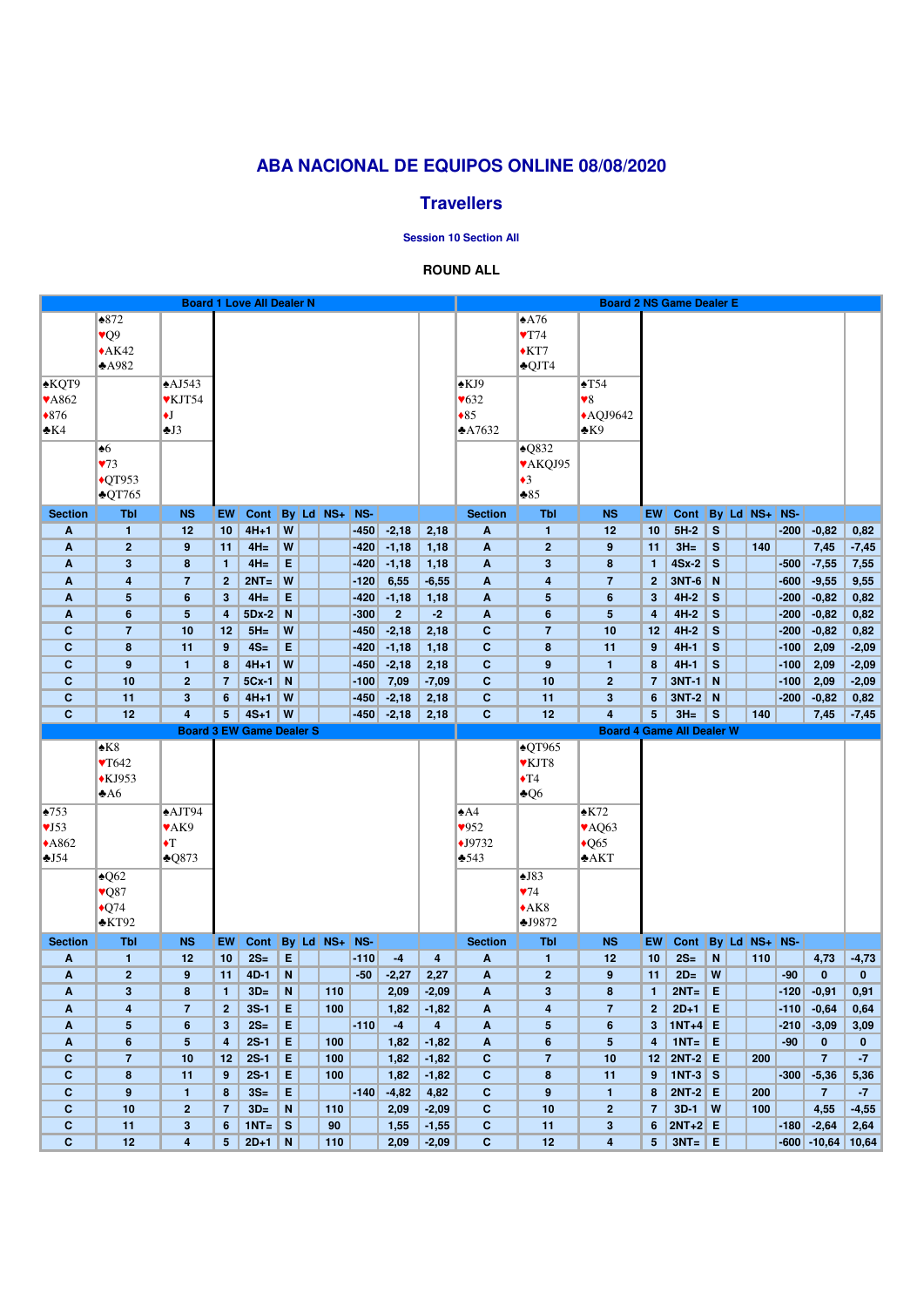## **ABA NACIONAL DE EQUIPOS ONLINE 08/08/2020**

### **Travellers**

**Session 10 Section All**

#### **ROUND ALL**

|                                           |                              |                                 |                         | <b>Board 5 NS Game Dealer N</b> |              |              |               |        |                 |                 |                                     |                              | <b>Board 6 EW Game Dealer E</b>         |                         |                                  |              |               |       |              |                    |
|-------------------------------------------|------------------------------|---------------------------------|-------------------------|---------------------------------|--------------|--------------|---------------|--------|-----------------|-----------------|-------------------------------------|------------------------------|-----------------------------------------|-------------------------|----------------------------------|--------------|---------------|-------|--------------|--------------------|
|                                           | $*KT7$                       |                                 |                         |                                 |              |              |               |        |                 |                 |                                     | $*942$                       |                                         |                         |                                  |              |               |       |              |                    |
|                                           | VAKQ653                      |                                 |                         |                                 |              |              |               |        |                 |                 |                                     | 962                          |                                         |                         |                                  |              |               |       |              |                    |
|                                           | $\triangleleft 2$            |                                 |                         |                                 |              |              |               |        |                 |                 |                                     | $*$ AQJ98                    |                                         |                         |                                  |              |               |       |              |                    |
|                                           | $*AT3$                       |                                 |                         |                                 |              |              |               |        |                 |                 |                                     | $*KT$                        |                                         |                         |                                  |              |               |       |              |                    |
| $\triangle$ A5                            |                              | $*862$                          |                         |                                 |              |              |               |        |                 |                 | $\triangle$ QT76                    |                              | $\triangle$ KJ85                        |                         |                                  |              |               |       |              |                    |
| $\blacktriangledown$ 798                  |                              | VJ74                            |                         |                                 |              |              |               |        |                 |                 | VI7                                 |                              | <b>VAKT</b>                             |                         |                                  |              |               |       |              |                    |
| <b>*AKQJT</b>                             |                              | ◆98643                          |                         |                                 |              |              |               |        |                 |                 | $\blacklozenge$ 76                  |                              | $\blacklozenge$ T42                     |                         |                                  |              |               |       |              |                    |
| $\frac{1}{2}$ 752                         |                              | $\clubsuit Q8$                  |                         |                                 |              |              |               |        |                 |                 | J9865                               |                              | $\triangle$ A73                         |                         |                                  |              |               |       |              |                    |
|                                           | $\triangle$ QJ943            |                                 |                         |                                 |              |              |               |        |                 |                 |                                     | $\triangle$ A3               |                                         |                         |                                  |              |               |       |              |                    |
|                                           | $\blacktriangledown$         |                                 |                         |                                 |              |              |               |        |                 |                 |                                     | $\sqrt{Q}8543$               |                                         |                         |                                  |              |               |       |              |                    |
|                                           | $\triangle 75$               |                                 |                         |                                 |              |              |               |        |                 |                 |                                     | $*K53$                       |                                         |                         |                                  |              |               |       |              |                    |
|                                           | $\triangle$ KJ964            |                                 |                         |                                 |              |              |               |        |                 |                 |                                     | $\triangle 042$              |                                         |                         |                                  |              |               |       |              |                    |
| <b>Section</b>                            | <b>Tbl</b>                   | <b>NS</b>                       | <b>EW</b>               | Cont                            |              |              | By Ld NS+ NS- |        |                 |                 | <b>Section</b>                      | <b>Tbl</b>                   | <b>NS</b>                               | <b>EW</b>               | Cont By Ld NS+ NS-               |              |               |       |              |                    |
| A                                         | $\mathbf{1}$                 | 12                              | 10                      | $4S+1$                          | S            |              | 650           |        | 0,27            | $-0,27$         | $\mathbf{A}$                        | $\mathbf{1}$                 | 12                                      | 10                      | $1NT-2$ E                        |              | 200           |       | 4,45         | $-4,45$            |
| A                                         | $\overline{2}$               | $\boldsymbol{9}$                | 11                      | $4S+1$                          | $\mathbf{s}$ |              | 650           |        | 0,27            | $-0,27$         | $\mathbf{A}$                        | $\overline{2}$               | 9                                       | 11                      | $1NT =$                          | E            |               | $-90$ | $-3,64$      | 3,64               |
| A                                         | $\mathbf{3}$                 | 8                               | $\mathbf{1}$            | $4H =$                          | N            |              | 620           |        | $-0,82$         | 0,82            | $\mathbf{A}$                        | 3                            | $\boldsymbol{8}$                        | $\mathbf{1}$            | $1NT =$                          | E            |               | $-90$ | $-3,64$      | 3,64               |
| A                                         | $\overline{\mathbf{4}}$      | $\overline{7}$                  | $\mathbf{2}$            | $4S+1$                          | S            |              | 650           |        | 0,27            | $-0,27$         | A                                   | 4                            | $\overline{7}$                          | $\mathbf{2}$            | $1NT =$                          | E            |               | $-90$ | $-3,64$      | 3,64               |
| Α                                         | $5\phantom{.0}$              | $6\phantom{a}$                  | 3 <sup>5</sup>          | $3H+2$                          | $\mathbf N$  |              | 200           |        | $-10,27$        | 10,27           | A                                   | 5                            | $6\phantom{1}6$                         | $\mathbf{3}$            | $3H-1$                           | S            |               | $-50$ | $-2,55$      | 2,55               |
| A                                         | $6\phantom{1}6$              | $\overline{\mathbf{5}}$         | $\overline{\mathbf{4}}$ | $5S=$                           | S            |              | 650           |        | 0,27            | $-0,27$         | A                                   | $\boldsymbol{6}$             | $5\phantom{1}$                          | $\overline{4}$          | $2D+1$                           | N            | 110           |       | 1,64         | $-1,64$            |
| $\mathbf{C}$                              | $\overline{7}$               | 10                              | 12                      | $4H+1$                          | N            |              | 650           |        | 0,27            | $-0,27$         | $\mathbf{C}$                        | $\overline{7}$               | 10                                      | 12                      | $1NT-1$                          | E            | 100           |       | 1,64         | $-1,64$            |
| $\mathbf{C}$                              | 8                            | 11                              | 9                       | $4S+1$                          | $\mathbf{s}$ |              | 650           |        | 0,27            | $-0,27$         | $\mathbf{C}$                        | $\bf{8}$                     | 11                                      | 9                       | <b>1NT-2</b>                     | E            | 200           |       | 4,45         | $-4,45$            |
| C                                         | 9                            | 1                               | 8                       | 5Dx-4                           | W            |              | 800           |        | 4,45            | $-4,45$         | $\mathbf{C}$                        | 9                            | $\mathbf{1}$                            | 8                       | $2D+1$                           | S            | 110           |       | 1,64         | $-1,64$            |
| $\mathbf{C}$                              | 10                           | $\overline{2}$                  | $\overline{7}$          | $4H+1$                          | N            |              | 650           |        | 0,27            | $-0,27$         | $\mathbf{C}$                        | 10                           | $\overline{2}$                          | $\overline{7}$          | $2D+1$                           | $\mathbf{s}$ | 110           |       | 1,64         | $-1,64$            |
| C                                         | 11                           | $\mathbf{3}$                    | 6                       | $4H+1$                          | N            |              | 650           |        | 0,27            | $-0,27$         | $\mathbf{C}$                        | 11                           | $3\phantom{a}$                          | 6                       | $2D+1$                           | N            | 110           |       | 1,64         | $-1,64$            |
| $\mathbf{C}$                              | 12                           | 4                               | 5                       | $5Dx-4$ W                       |              |              | 800           |        | 4,45            | $-4,45$         | $\mathbf{C}$                        | 12                           | $\overline{4}$                          | 5                       | $1NT =$                          | I E          |               | $-90$ | $-3,64$      | 3,64               |
| <b>Board 7 Game All Dealer S</b>          |                              |                                 |                         |                                 |              |              |               |        |                 |                 |                                     |                              |                                         |                         |                                  |              |               |       |              |                    |
|                                           |                              |                                 |                         |                                 |              |              |               |        |                 |                 |                                     |                              |                                         |                         | <b>Board 8 Love All Dealer W</b> |              |               |       |              |                    |
|                                           |                              |                                 |                         |                                 |              |              |               |        |                 |                 |                                     |                              |                                         |                         |                                  |              |               |       |              |                    |
|                                           | <b>AQJT965</b>               |                                 |                         |                                 |              |              |               |        |                 |                 |                                     | $\triangle$ QJ85             |                                         |                         |                                  |              |               |       |              |                    |
|                                           | $\Psi$ A                     |                                 |                         |                                 |              |              |               |        |                 |                 |                                     | <b>vQ9842</b><br>$\triangle$ |                                         |                         |                                  |              |               |       |              |                    |
|                                           | $\blacklozenge K$<br>AT62    |                                 |                         |                                 |              |              |               |        |                 |                 |                                     | $*K83$                       |                                         |                         |                                  |              |               |       |              |                    |
|                                           |                              |                                 |                         |                                 |              |              |               |        |                 |                 |                                     |                              |                                         |                         |                                  |              |               |       |              |                    |
| $\triangle 743$                           |                              | $\triangle$ K2                  |                         |                                 |              |              |               |        |                 |                 | $\frac{1}{2}976$                    |                              | $\triangle$ K3                          |                         |                                  |              |               |       |              |                    |
| <b>¥K86543</b>                            |                              | VJ92                            |                         |                                 |              |              |               |        |                 |                 | $\Psi$ J $6$                        |                              | $\blacktriangledown$ AT7                |                         |                                  |              |               |       |              |                    |
| $\bullet$ <sup>6</sup><br>$\triangle$ KQ7 |                              | $\blacklozenge$ JT8742<br>$*43$ |                         |                                 |              |              |               |        |                 |                 | $\bigstar$ J93<br>$\triangle$ AJT94 |                              | $\triangle$ KQT764<br>$*72$             |                         |                                  |              |               |       |              |                    |
|                                           | $\bullet 8$                  |                                 |                         |                                 |              |              |               |        |                 |                 |                                     |                              |                                         |                         |                                  |              |               |       |              |                    |
|                                           |                              |                                 |                         |                                 |              |              |               |        |                 |                 |                                     | $*AT42$                      |                                         |                         |                                  |              |               |       |              |                    |
|                                           | ♥QT7                         |                                 |                         |                                 |              |              |               |        |                 |                 |                                     | $\mathbf{V}$ K53<br>$*852$   |                                         |                         |                                  |              |               |       |              |                    |
|                                           | $\triangle$ AQ953<br>$-1985$ |                                 |                         |                                 |              |              |               |        |                 |                 |                                     | $\triangle$ Q65              |                                         |                         |                                  |              |               |       |              |                    |
| <b>Section</b>                            | <b>Tbl</b>                   | <b>NS</b>                       | EW                      | Cont                            |              | <b>By</b> Ld | $NS+$         | NS-    |                 |                 | <b>Section</b>                      | <b>Tbl</b>                   | <b>NS</b>                               | <b>EW</b>               | <b>Cont</b>                      |              | By Ld NS+ NS- |       |              |                    |
| A                                         | $\mathbf{1}$                 | 12                              | 10                      | $4S=$                           | N            |              | 620           |        | $-0,36$         | 0,36            | $\mathbf{A}$                        | $\mathbf{1}$                 | 12                                      | 10                      | $2H+1$                           | N            | 140           |       | 1,27         | $-1,27$            |
| A                                         | $\overline{2}$               | $\boldsymbol{9}$                | 11                      | $4S+1$                          | N            |              | 650           |        | 0,64            | $-0,64$         | A                                   | $\overline{2}$               | 9                                       | 11                      | $3H =$                           | N            | 140           |       | 1,27         | $-1,27$            |
| A                                         | $\mathbf{3}$                 | 8                               | $\mathbf{1}$            | $3NT+2$ S                       |              |              | 660           |        | 0,64            | $-0,64$         | $\mathbf{A}$                        | $\mathbf{3}$                 | $\pmb{8}$                               | $\mathbf{1}$            | $4H-1$                           | N            |               | $-50$ | $-4,18$      | 4,18               |
| A                                         | $\overline{\mathbf{4}}$      | $\overline{7}$                  | $\mathbf{2}$            | 6S-2                            | N            |              |               | $-200$ | $-13,36$        | 13,36           | $\mathbf{A}$                        | 4                            | $\overline{7}$                          | $\mathbf{2}$            | $3H+1$                           | N            | 170           |       | 2,36         | $-2,36$            |
| A                                         | $5\phantom{.0}$              | $6\phantom{a}$                  | $3\phantom{a}$          | $4S=$                           | N            |              | 620           |        | $-0,36$         | 0,36            | A                                   | $5\phantom{.0}$              | $6\phantom{1}6$                         | $\mathbf{3}$            | $4S-1$                           | N            |               | $-50$ | $-4,18$      | 4,18               |
| A                                         | $6\phantom{1}$               | $5\phantom{.0}$                 | 4                       | $4S=$                           | N            |              | 620           |        | $-0,36$         | 0,36            | A                                   | $6\phantom{1}$               | $5\phantom{.0}$                         | $\overline{\mathbf{4}}$ | $2H+1$                           | N            | 140           |       | 1,27         | $-1,27$            |
| $\mathbf{C}$                              | $\overline{7}$               | 10                              | 12                      | $4S=$                           | N            |              | 620           |        | $-0,36$         | 0,36            | $\mathbf{C}$                        | $\overline{7}$               | 10                                      | 12                      | $4H-1$                           | N            |               | $-50$ | $-4,18$      | 4,18               |
| $\mathbf{C}$                              | 8                            | 11                              | 9                       | $6C=$                           | S            |              | 1370          |        | 13              | $-13$           | $\mathbf{C}$                        | $\bf{8}$                     | 11                                      | 9                       | $3H+1$                           | N            | 170           |       | 2,36         | $-2,36$            |
| $\mathbf{C}$                              | 9                            | $\mathbf{1}$                    | 8                       | $4S+1$                          | N            |              | 650           |        | 0,64            | $-0,64$         | $\mathbf{C}$                        | 9                            | 1                                       | 8                       | $2H+1$                           | N            | 140           |       | 1,27         | $-1,27$            |
| $\mathbf{C}$                              | 10                           | $\overline{2}$                  | $\overline{7}$          | $4S=$                           | N            |              | 620           |        | $-0,36$         | 0,36            | $\mathbf{C}$                        | 10                           | $\overline{2}$                          | $\overline{7}$          | $3H =$                           | N            | 140           |       | 1,27         | $-1,27$            |
| C<br>$\mathbf{C}$                         | 11<br>12                     | $\mathbf{3}$<br>4               | 6<br>5 <sup>5</sup>     | $4S+1$<br>$4S=$                 | N<br>N       |              | 650<br>620    |        | 0,64<br>$-0,36$ | $-0,64$<br>0,36 | $\mathbf{C}$<br>$\mathbf{C}$        | 11<br>12                     | $\mathbf{3}$<br>$\overline{\mathbf{4}}$ | $6\phantom{1}6$<br>5    | $3H =$<br>$4D-2$                 | N<br>E       | 140<br>100    |       | 1,27<br>0,18 | $-1,27$<br>$-0,18$ |